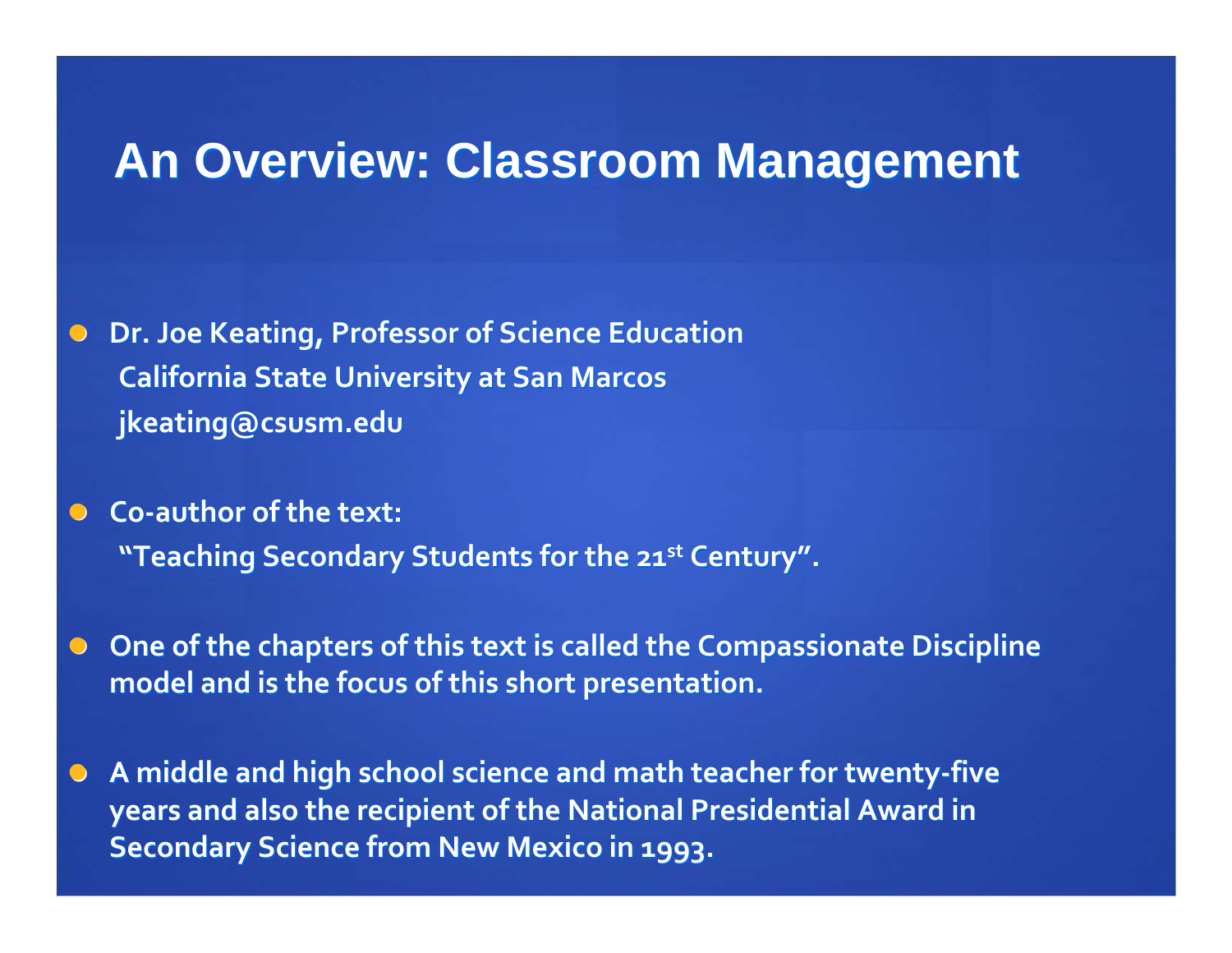*STRATEGIES STRATEGIESTO EFFECTIVELY EFFECTIVELYMANAGE THE SCIENCE SCIENCEAND MATHEMATICS MATHEMATICS CLASSROOM CLASSROOM THAT MODEL ELEMENTS ELEMENTS OF INQUIRY INQUIRY‐ BASED LEARNING LEARNING*

O <u>Overview:</u> One of the critical elements of inquiry based learning<br>is the use of a student centered curriculum one in which **students students**students have opportunities to discuss and choose how they<br>learn as well on how to collaborate with others in the process.

The <u>compassionate discipline model h</u>as proven to be a very<br>effective holistic and democratic model that parallels inquiry<br>based learning in that it incorporates student input and choic based learning in that it incorporates student input and choice<br>in the discussion of norms, expectations and consequences that<br>will be used in a classroom. **be used in <sup>a</sup> classroom. classroom.**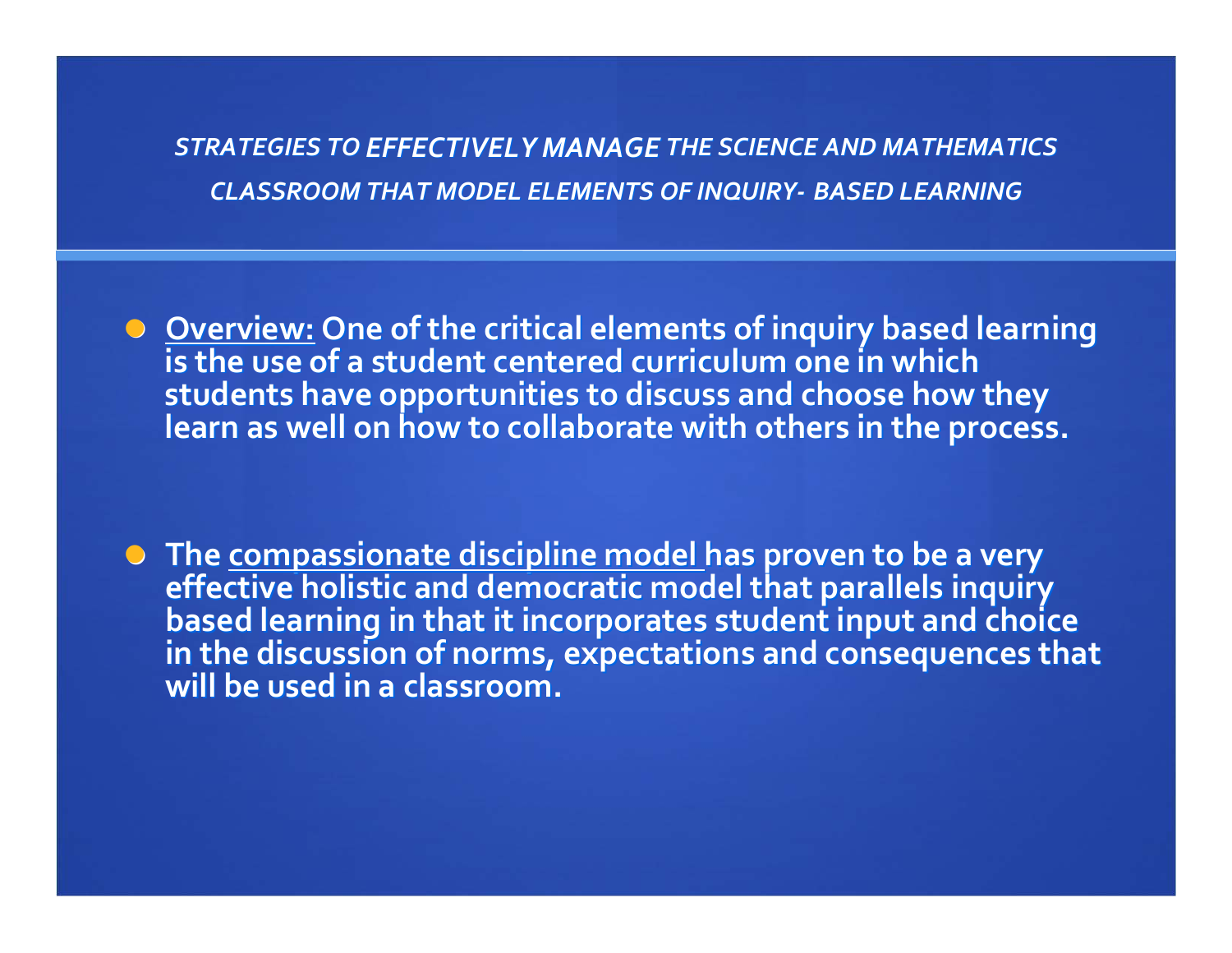Some elements of the Compassionate Discipline model that will be discussed :

1)What research says about effective classroom management;

2) Step‐wise process of the compassionate discipline model including:

social contract

direct/indirect/and redirect strategies

the interview

the role of parents and school officials in the process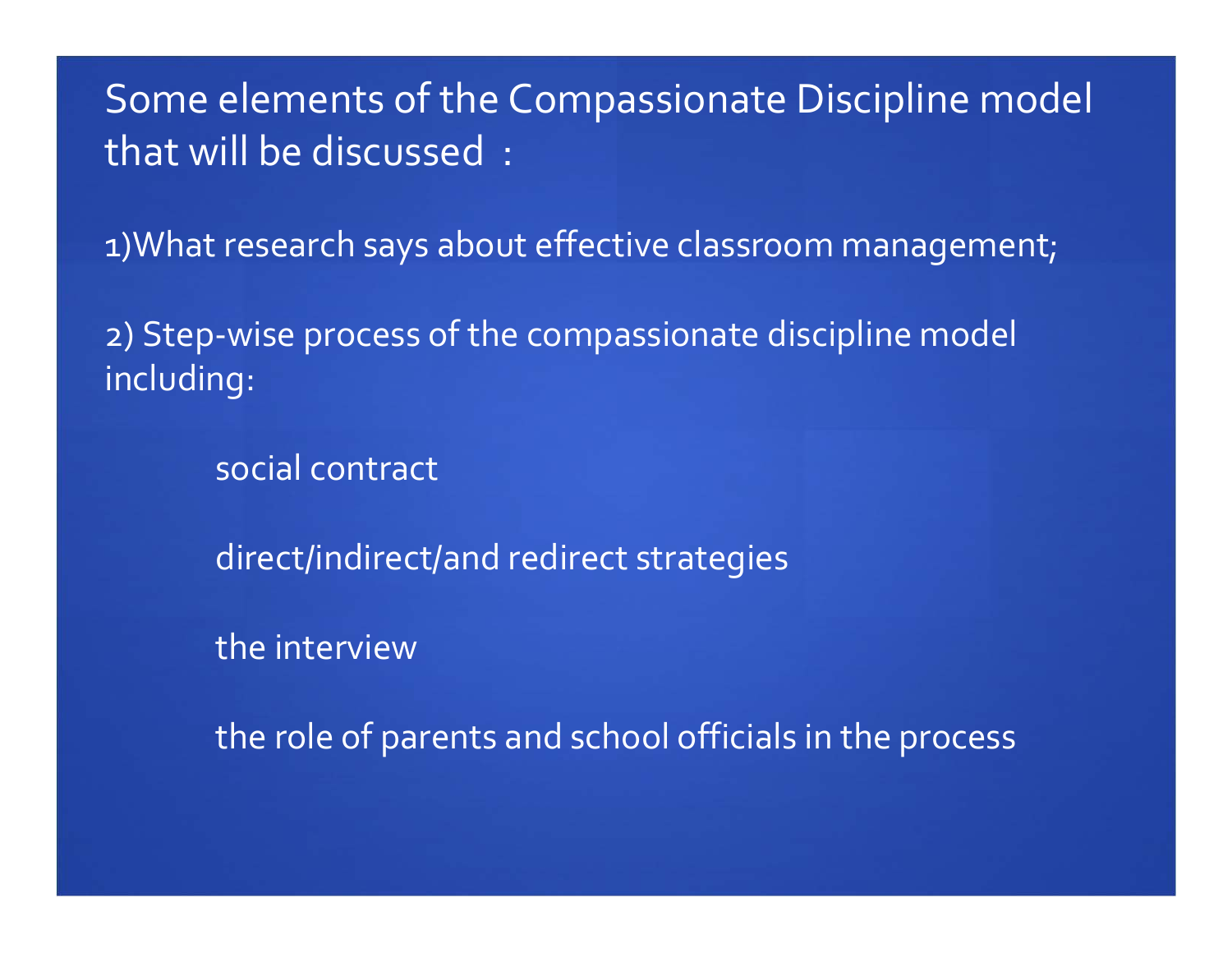3) Opportunity to role‐play some common issues in classroom managemen<sup>t</sup> by applying elements of this model;

4) Follow up consultancy available by applying the Case Study research model that can be utilized via email or video conferencing.

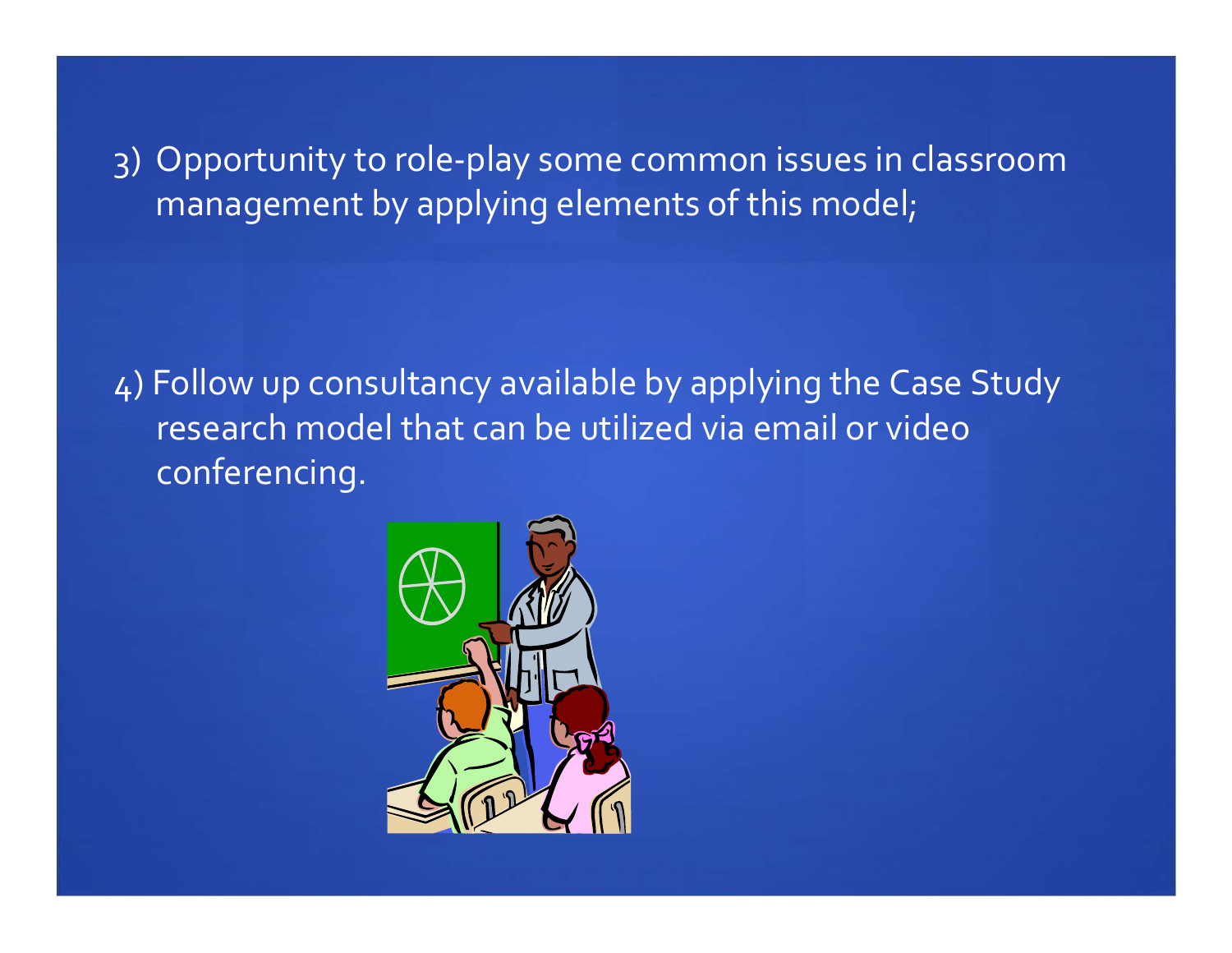CLASSROOM MANAGEMENT STRATEGIES THAT RESEARCH SUGGEST RESULT IN POSITIVE OUTCOMES (BORICH)

•**Physical Arrangement of classroom**

• **Pre‐established classroom rules or norms**

• **Instructional routines**

• **Incentives and consequences to promote appropriate behavior**

• **Use of low‐profile classroom managemen<sup>t</sup> to maintain momentum**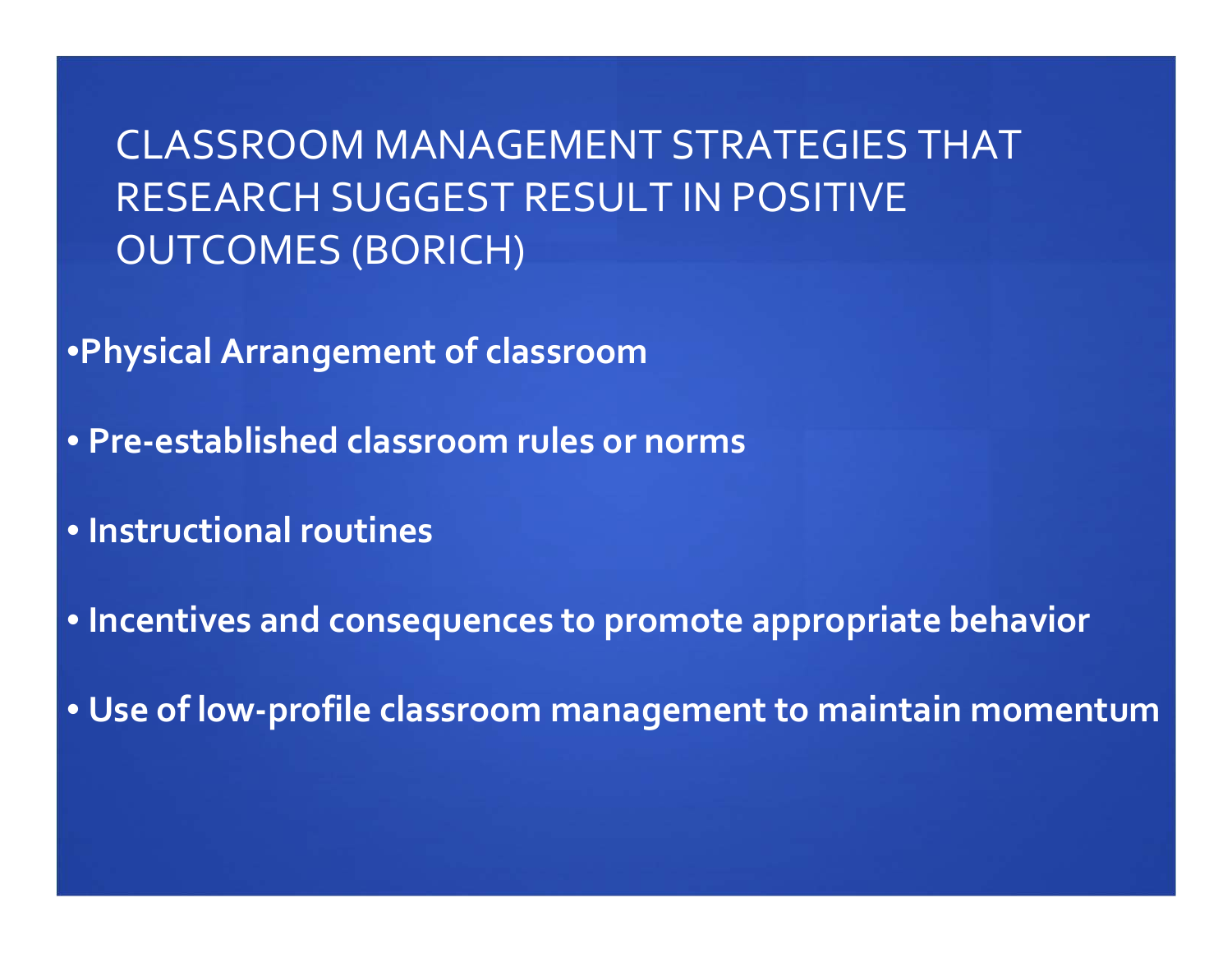**Positive Positive outcomes outcomes suggested suggested by Effective Effective Classroom Classroom Management** (Borich)

**Research studies of these five strategies are generally associated with the following positive academic outcomes:**

**increase in achievement**

**Increase in positive attitude towards subject area**

**Increase in time on task**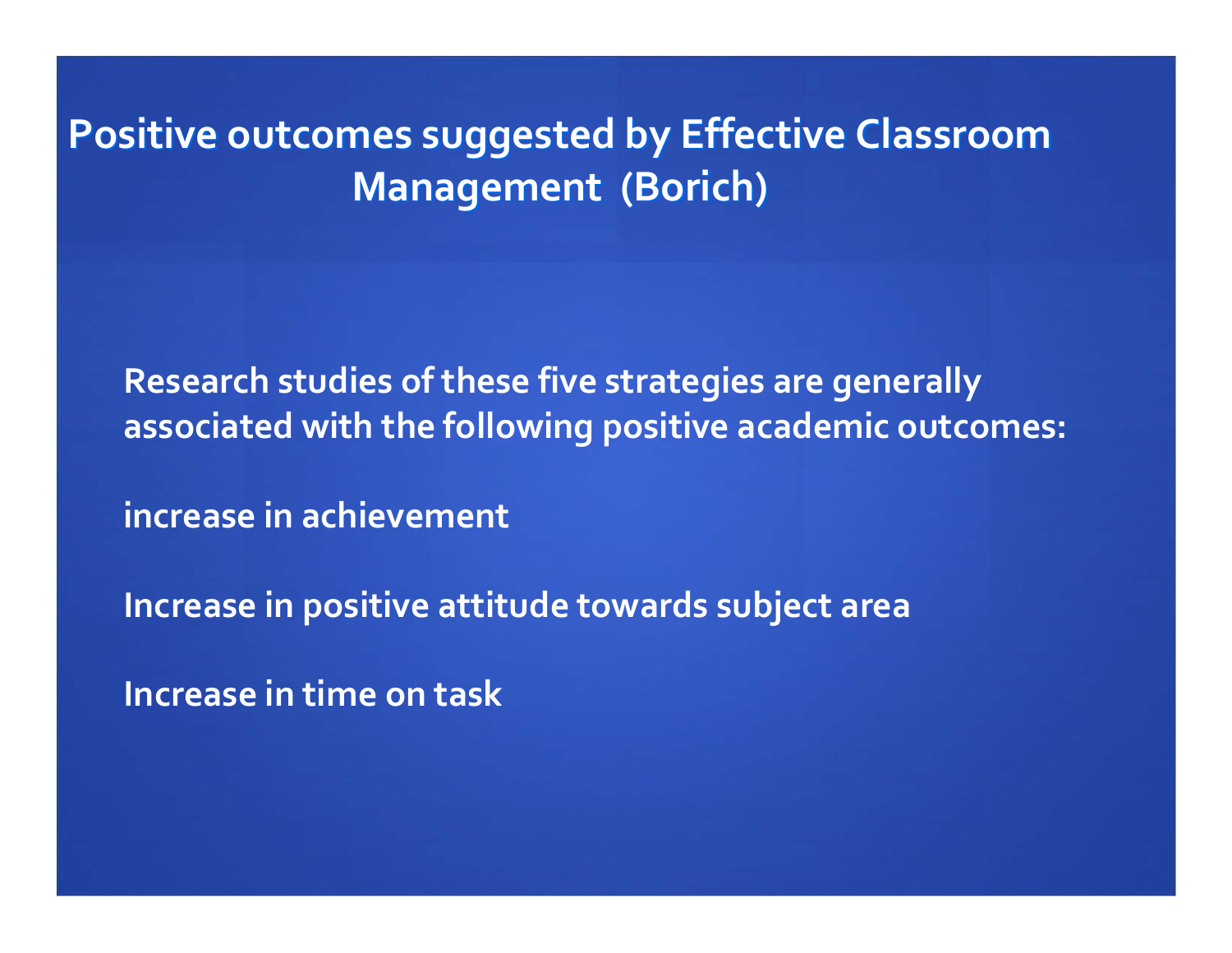# **COMPASSIONATE COMPASSIONATEDISCIPLINE DISCIPLINE MODEL**

#### Level 1:

Teacher and students "collaboratively" establish a set of <u>classroom norms</u> for teacher and student expectations for behavior and academic achievement

A <u>social contract</u> is written up outlining these norms and signed by teacher, student (and parent)

Positive and constructive feedback is consistently provided by the teacher regarding student behavior using many indirect, non-threatening techniques such as standing by or calling on an off‐task student or conversely, providing a series of extrinsic rewards for positive behavior

Redirecting the off-task student by periodically re-explaining the expectation or task or assuming teacher responsibility for the lack of understanding of the expectation (called redirect) followed by re-clarifying.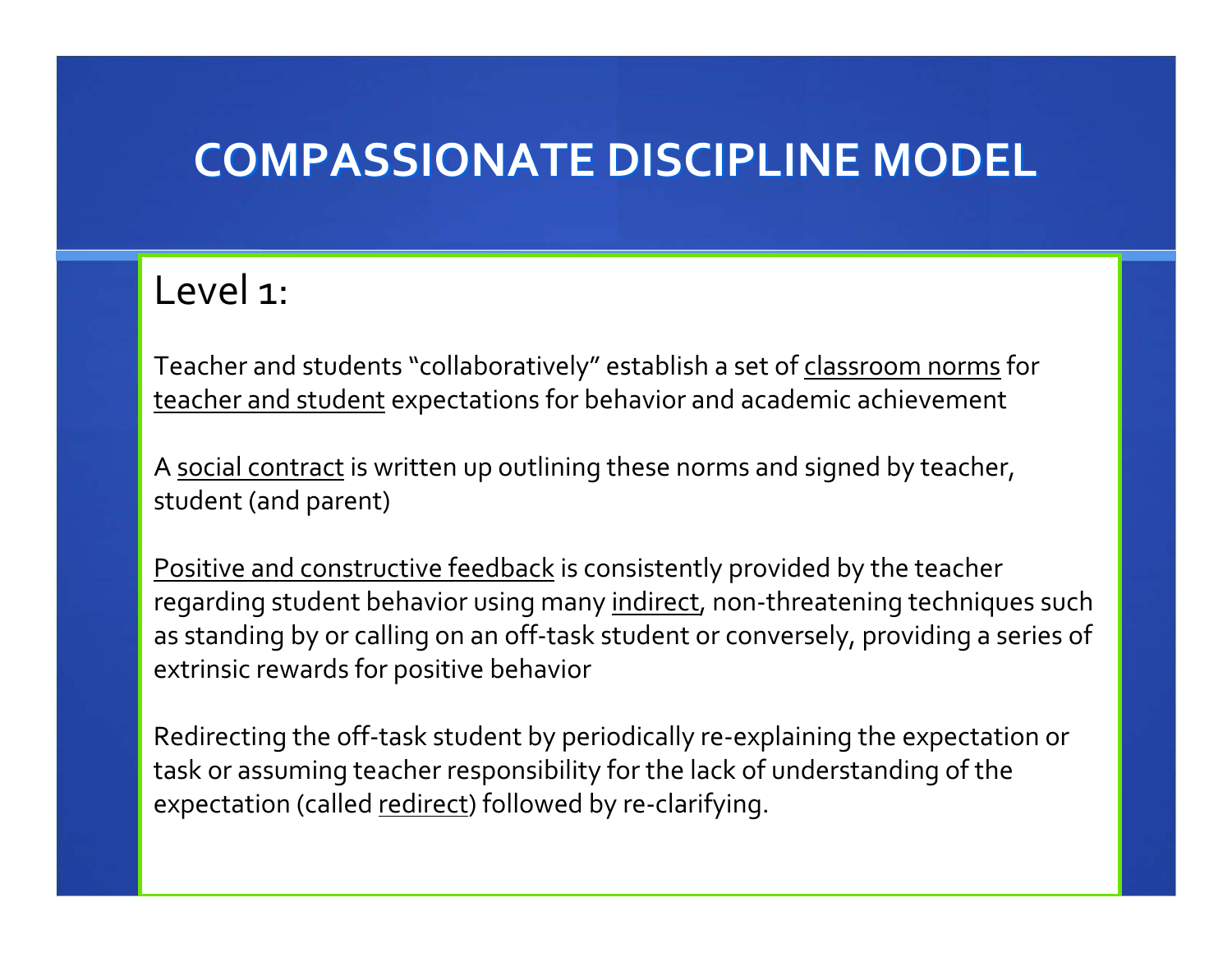#### Level <sup>2</sup>

•Individual conference or interview (outside the classroom setting)

1)Using praise

2) Expressing concern

•The creation of an individual "social contract" that establishes:

1)Outline of goals and positive and negative consequences

2) Plan for them to achieve the goals;

•Communicating with the parent/guardian re. the issues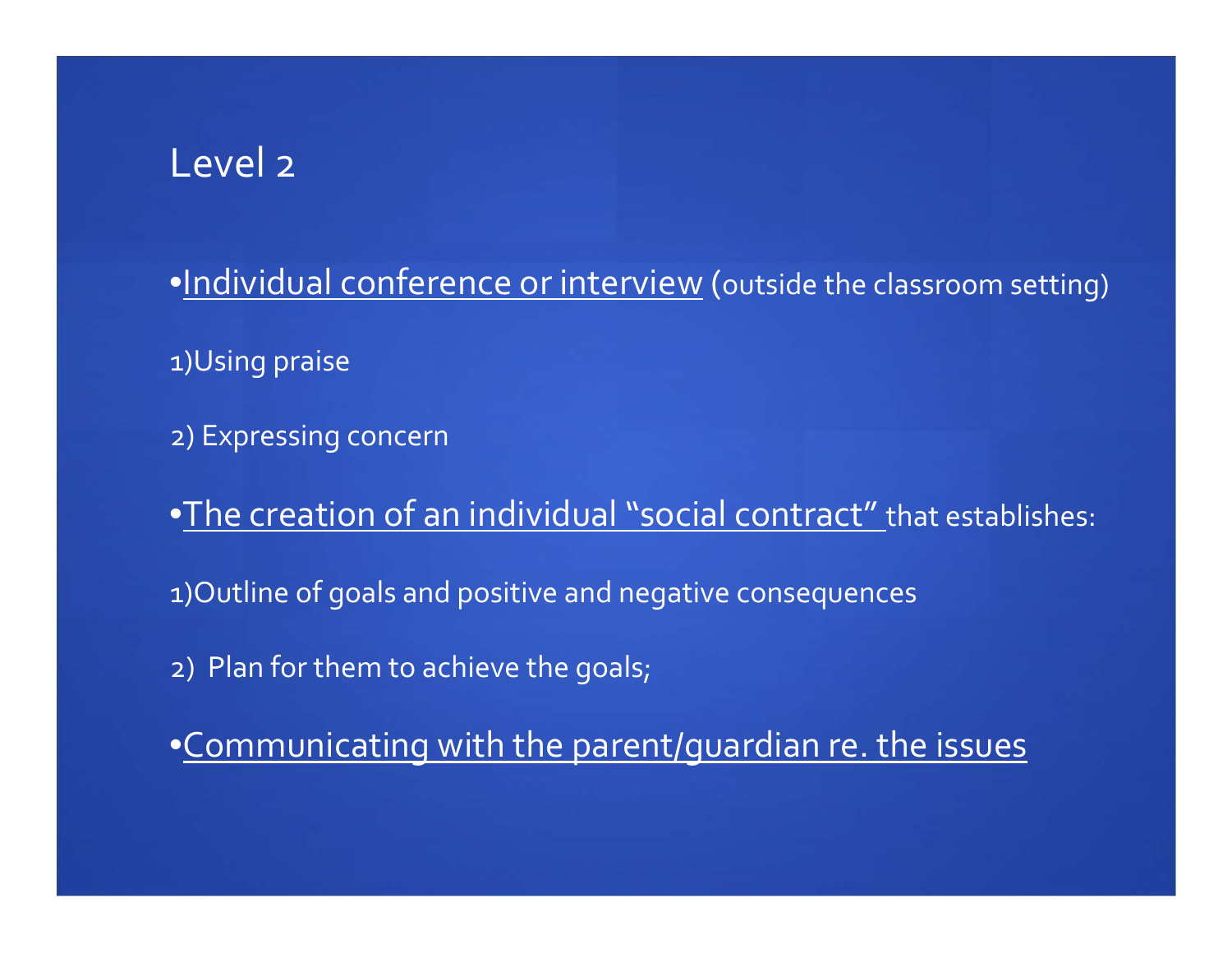### Level 3

Refer the student to the administrator or counselor or other person responsible to address student misbehavior by using appropriate school district policy and guidelines